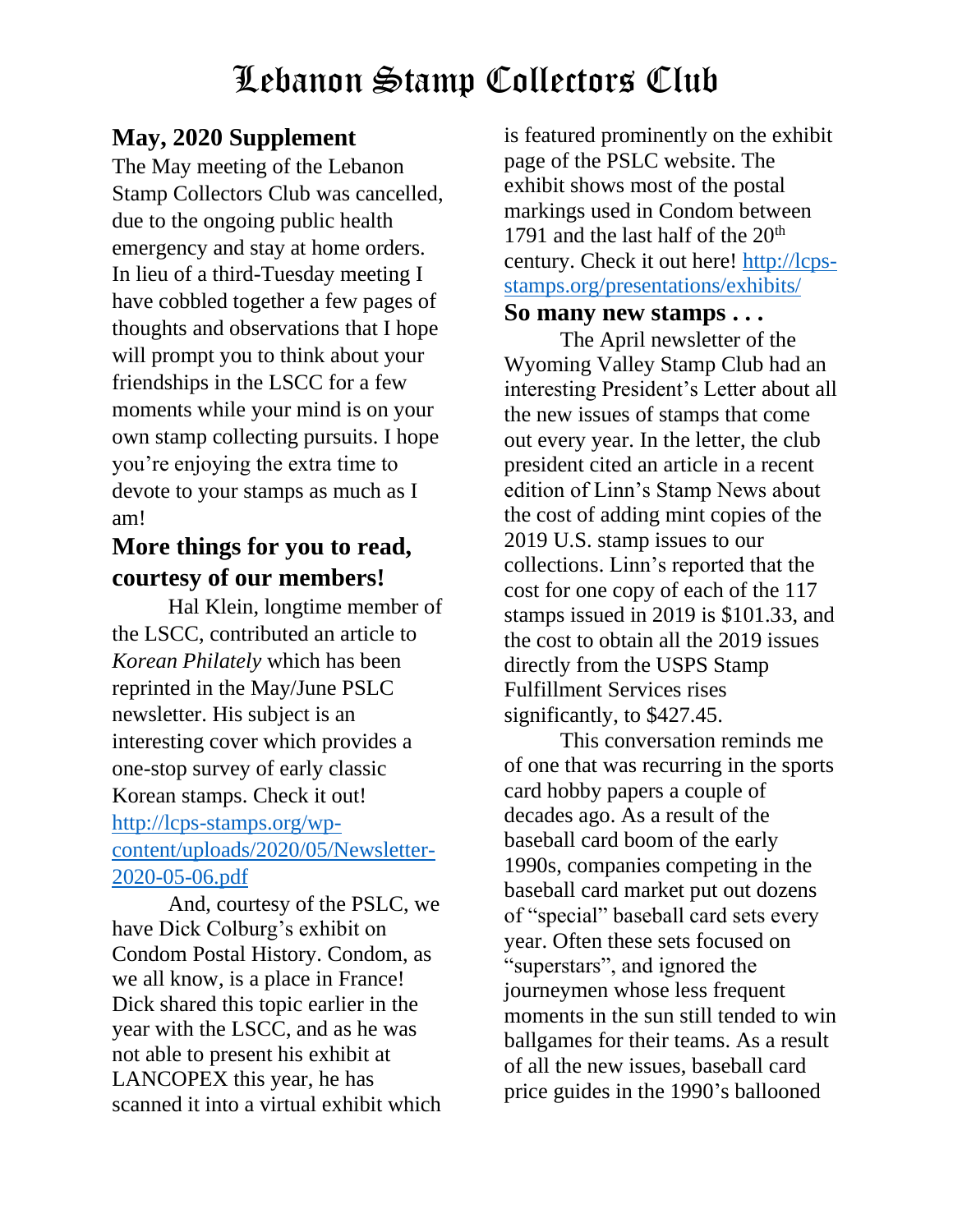to the size of Sears catalogs, and a guide listing all baseball cards by player, published in 1992, came to resemble a New York City phone book when the final edition was published in 2007. The unwieldy size of the latter book is an indication that collecting every card of your favorite player went from being a fun challenge in the days prior to Internet commerce, to a quixotic quest which will only lead to frustration (and possibly bankruptcy). I'm sure many stamp collectors have come to the same conclusion over the years regarding the natural desire to collect everything available on the market.

The Wyoming Valley Stamp Club president's advice, which I heartily agree with, is to simply buy the new stamps that you like, and ignore the others.

I loved the Classics Forever stamps that were introduced in 2016 so much that I felt a sense of loss when they were taken off the market by the USPS at the end of last year. I've saved a sheet or two and used dozens of them on my mail. Recently I've come to terms my loss, and have embraced the fact that, with the Classics Forever series gone, I can now purchase more of the other great new issues that the USPS has for us, like those Transcontinental Railroad stamps. I think they are pretty fantastic!

#### **Locating Civil War pensioners by Post Office**

As I was thinking about finishing up this supplemental newsletter on Memorial Day weekend, I realized that, for the first time I can remember, we are celebrating this solemn holiday without any parades or radio commercials hyping Memorial Day sales at retailers and car dealerships. While I can certainly do without the latter, I feel that it would be thoughtless of me if I did not include a topic pertaining to the remembrance our military and the sacrifices that their members have made since we were born of the Declaration of Independence and purchased by the blood and sacrifice of Patriots of all eras and backgrounds.

An index of Civil War pensioners published in 1883 lists the names of Pennsylvania soldiers or their next of kin who were receiving government pensions for their service in the Civil War. One of the reasons it might be of interest to postal history specialists is that the information listed for each pensioner includes the name of the post office where they resided.

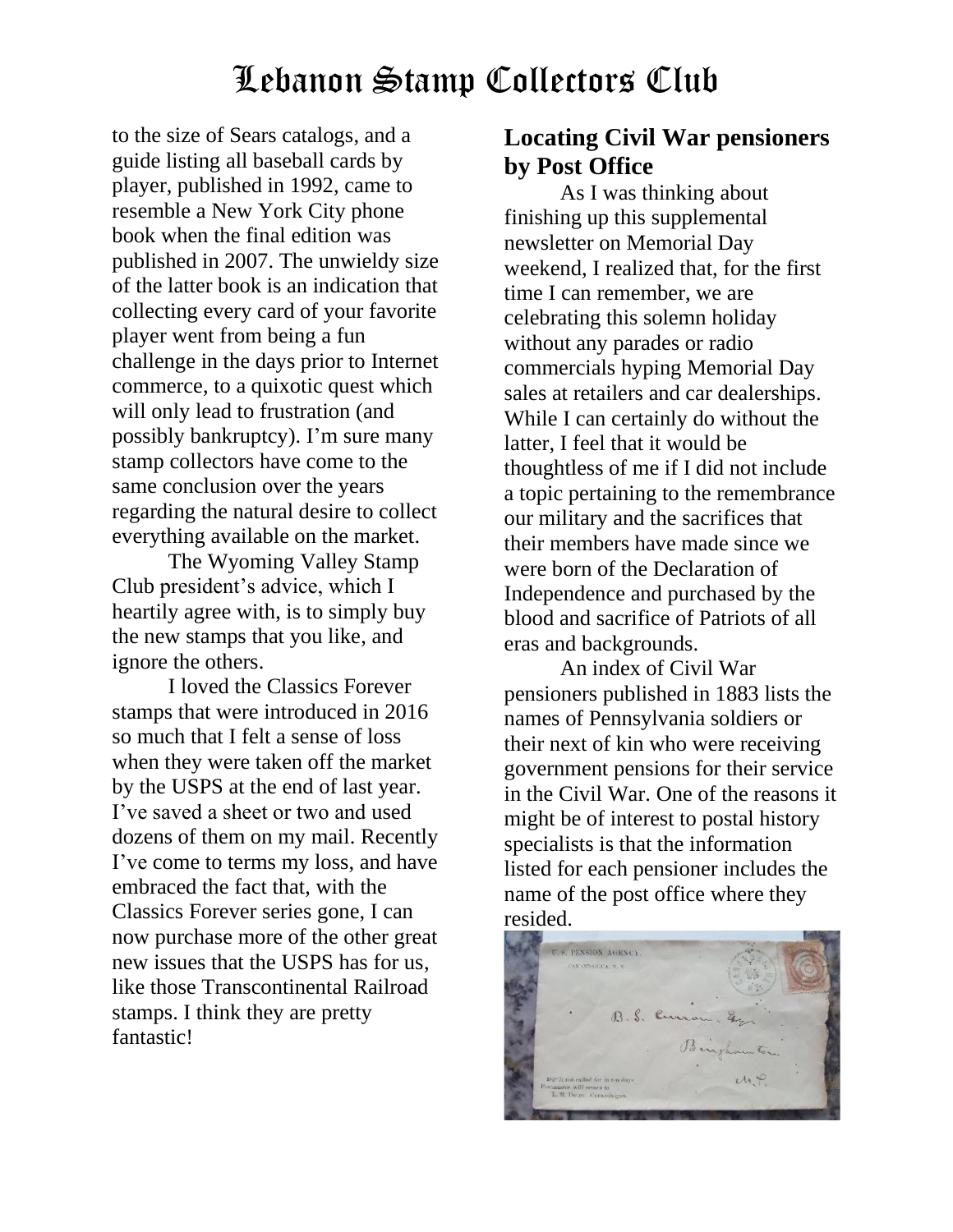You can surely imagine all of the pension related correspondence that the U.S. Post Office carried back and forth in the decades after the war from veterans, their attorneys, and pension offices all over the country. For those of us with more than a casual interest in the soldiers who fought in the war, there is a wealth of information collected in the pension files curated by the National Archives in Washington, DC.

I came across the pension rolls several years ago, in volumes on the shelf in the genealogy room at the Pennsylvania State Library in Harrisburg. They are also available online; a link to an online listing for Lebanon County is below.

I had a chance "meeting" with my great-great grandfather's brother Levi in a book about Linglestown at the Dauphin County library in Colonial Park. Private Levi Ney served in the 46<sup>th</sup> Pennsylvania Infantry, and we bestowed the middle name of Levi upon my son Wyatt in his honor. Levi was killed at the Battle of Peachtree Creek on July 20, 1864. His mother didn't apply for a pension until after the pension roll of 1883 was published, but Levi's best friend (as I have determined from Levi's pension documents), Edward King, whose address was the Union Forge post office, received a pension of \$8 per month. Edward, who was by that time living in Tower City, filed an affidavit on behalf of Levi's

mother for her claim in 1885. Levi's father Daniel eventually received a dependent's pension on Levi's behalf when he became old and incapacitated, after Levi's mother died. Daniel's address is listed on some of the paperwork as Ney P.O., which was named after Levi's younger brother Elias, the first postmaster and one of the few permanent residents in the area that the post office served.

Peter Kreiser, a neighbor of Levi's, stated on an affidavit for Levi's father that he helped carry Levi off of the battlefield after he was mortally wounded. Peter Kreiser and Edward King are important figures to me because I have been able to visit their resting places in Union Township and Tower City. I don't know where Levi was buried, so I have been able to visit the site of the battlefield in Atlanta where he was mortally wounded, but likely will never see his final resting place. [http://www.pacivilwar.com/pensions/](http://www.pacivilwar.com/pensions/1883lebanon.html) [1883lebanon.html](http://www.pacivilwar.com/pensions/1883lebanon.html)